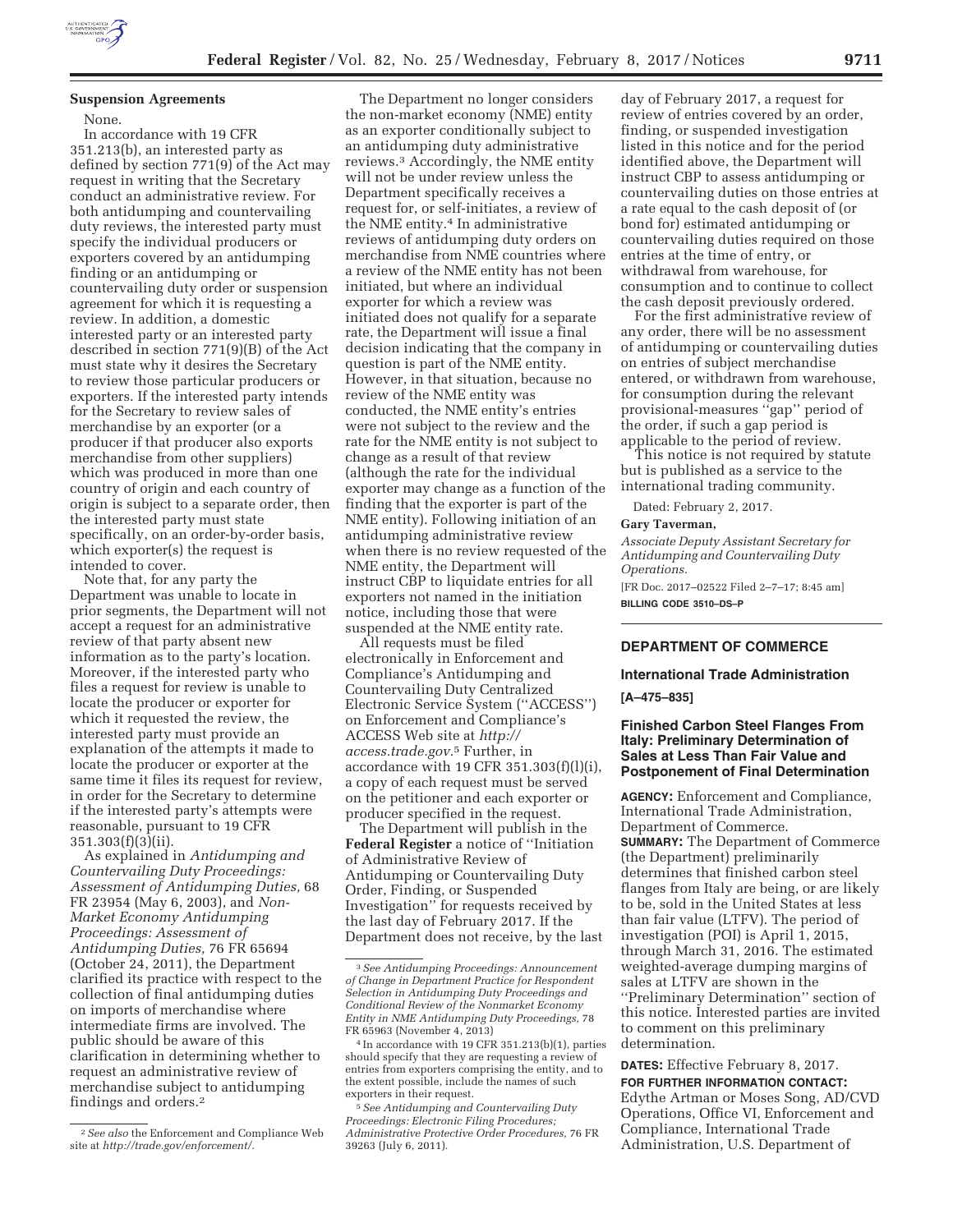Commerce, 1401 Constitution Avenue NW., Washington, DC 20230; telephone: (202) 482–3931 or (202) 482–5041, respectively.

#### **SUPPLEMENTARY INFORMATION:**

#### **Background**

The Department initiated this investigation on July 20, 2016.1 We selected two mandatory respondents in this investigation, Metalfar Prodotti Industriali S.p.A. (Metalfar) and Officine Ambrogio Melesi & C. S.r.l. (Melesi). For a complete description of the events that followed the initiation of this investigation, *see* the memorandum that is dated concurrently with this determination and hereby adopted by this notice.2 A list of topics in the Preliminary Decision Memorandum is included as Appendix II to this notice.

The Preliminary Decision Memorandum is a public document and is made available to the public *via*  Enforcement and Compliance's Antidumping and Countervailing Duty Centralized Electronic Service System (ACCESS). ACCESS is available to registered users at *https:// access.trade.gov,* and is available to all parties in the Department's Central Records Unit, room B8024 of the main Department of Commerce building. In addition, a complete version of the Preliminary Decision Memorandum can be accessed directly on the internet at *http://enforcement.trade.gov/frn/.* The signed Preliminary Decision Memorandum and the electronic version of the Preliminary Decision Memorandum are identical in content.

### **Scope of the Investigation**

The product covered by this investigation is finished carbon steel flanges from Italy. For a complete description of the scope of the investigation, *see* the ''Scope of the Investigation'' in Appendix I of this notice.

#### **Scope Comments**

We received no comments from interested parties regarding the scope of the investigation as it appeared in the *Initiation Notice.* The scope published

in the *Initiation Notice* contained several typographical errors, which have been corrected in Appendix I.

#### **Methodology**

The Department is conducting this investigation in accordance with section 731 of the Tariff Act of 1930, as amended (the Act). Pursuant to section 776(a) of the Act, the Department is preliminarily relying upon facts otherwise available to assign an estimated weighted-average dumping margin to the mandatory respondents in this investigation because both respondents failed to timely provide necessary information requested by the Department, withheld requested information, and significantly impeded the investigation. Further, the Department is preliminarily determining that these mandatory respondents failed to cooperate by not acting to the best of their abilities to comply with requests for information and, thus, the Department is applying adverse facts available (AFA) to the respondents, in accordance with section 776(b) of Act. For a full description of the methodology underlying our preliminary determination, *see*  Preliminary Decision Memorandum.

#### **All-Others Rate**

Section  $733(d)(1)(A)(ii)$  of the Act provides that, in the preliminary determination, the Department shall determine an estimated ''all-others'' rate for all exporters and producers not individually investigated, in accordance with section  $735(c)(5)$  of the Act. Section 735(c)(5)(A) of the Act states that, generally, the estimated rate for allothers shall be an amount equal to the weighted average of the estimated weighted-average dumping margins established for exporters and producers individually investigated, excluding any zero and *de minimis* margins, and any margins determined entirely under section 776 of the Act. The estimated weighted-average dumping margins in this preliminary determination were calculated entirely under section 776 of the Act. In cases where no weightedaverage dumping margins other than that of zero, that of *de minimis,* or those determined entirely under section 776 of the Act have been established for individually examined entities, in accordance with section 735(c)(5)(B) of the Act, the Department has previously used the simple average of the margins calculated in the petition and applied the result to ''all-other'' entities not individually examined.3

3*See Steel Threaded Rod from Thailand: Preliminary Determination of Sales at Less Than* 

In the petition, Weldbend Corporation and Boltex Manufacturing Co., L.P. (collectively, Petitioners) calculated three dumping margins for subject merchandise from Italy.4 Consistent with our practice, we preliminarily assigned the simple average of these margins, which results in 79.17 percent, as the ''all-others'' rate in this investigation.5

#### **Preliminary Determination**

The Department preliminarily determines that finished carbon steel flanges from Italy are being, or are likely to be, sold in the United States at LTFV, pursuant to section 733 of the Act, and that the following estimated weightedaverage dumping margins exist:

| Exporter/manufacturer                              | Weighted-<br>average<br>dumping<br>margin<br>(percent) |
|----------------------------------------------------|--------------------------------------------------------|
| Metalfar Prodotti Industriali S.p.A                | 204.53                                                 |
| Officine Ambrogio Melesi & C.<br>S.r.l./ASFO S.p.A | 204.53<br>79.17                                        |

#### **Suspension of Liquidation**

In accordance with section  $733(d)(2)$ of the Act, we will direct U.S. Customs and Border Protection (CBP) to suspend liquidation of all entries of finished

*Fair Value and Affirmative Preliminary Determination of Critical Circumstances,* 78 FR 79670, 79671 (December 31, 2013), unchanged in *Steel Threaded Rod from Thailand: Final Determination of Sales at Less Than Fair Value and Affirmative Final Determination of Critical Circumstances,* 79 FR 14476, 14477 (March 14, 2014); *see also Notice of Preliminary Determination of Sales at Less Than Fair Value: Sodium Nitrite from the Federal Republic of Germany,* 73 FR 21909 (April 23, 2008); unchanged in *Notice of Final Determination of Sales at Less Than Fair Value: Sodium Nitrite from the Federal Republic of Germany,* 73 FR 38986 (July 8, 2008).

4*See* Petitions for the Imposition of Antidumping Duties on Imports of Finished Carbon Steel Flanges from India, Italy and Spain and Countervailing Duties on Imports from India, dated June 30, 2016 (the Petition) at Volume III; *see also* Letter from Petitioners to the Department, regarding ''Finished Carbon Steel Flanges from Italy: Second Supplemental Questionnaire Response,'' dated July 13, 2016.

5*See Certain Iron Mechanical Transfer Drive Components From Canada: Final Affirmative Determination of Sales at Less Than Fair Value,* 81 FR 75039 (October 28, 2016), and accompanying Issues and Decision Memorandum at Comment 2; *see also Certain Oil Country Tubular Goods From Thailand: Preliminary Determination of Sales at Less Than Fair Value, and Postponement of Final Determination,* 79 FR 10487 (February 25, 2014), and accompanying Preliminary Decision Memorandum, unchanged in *Certain Oil Country Tubular Goods From India, the Republic of Korea, Taiwan, the Republic of Turkey, and the Socialist Republic of Vietnam: Antidumping Duty Orders; and Certain Oil Country Tubular Goods From the Socialist Republic of Vietnam: Amended Final Determination of Sales at Less Than Fair Value,* 79 FR 53691 (September 10, 2014).

<sup>1</sup>*See Finished Carbon Steel Flanges from India, Italy, and Spain: Initiation of Less-Than-Fair Value Investigations,* 81 FR 49619 (July 28, 2016) (*Initiation Notice*).

<sup>2</sup>*See* Memorandum from Gary Taverman, Associate Deputy Assistant Secretary for Antidumping and Countervailing Duty Operations, to Ronald K. Lorentzen, Acting Assistant Secretary for Enforcement and Compliance, entitled ''Decision Memorandum for the Preliminary Determination in the Less-Than-Fair-Value Investigation of Finished Carbon Steel Flanges from Italy'' (Preliminary Decision Memorandum), dated concurrently with this notice.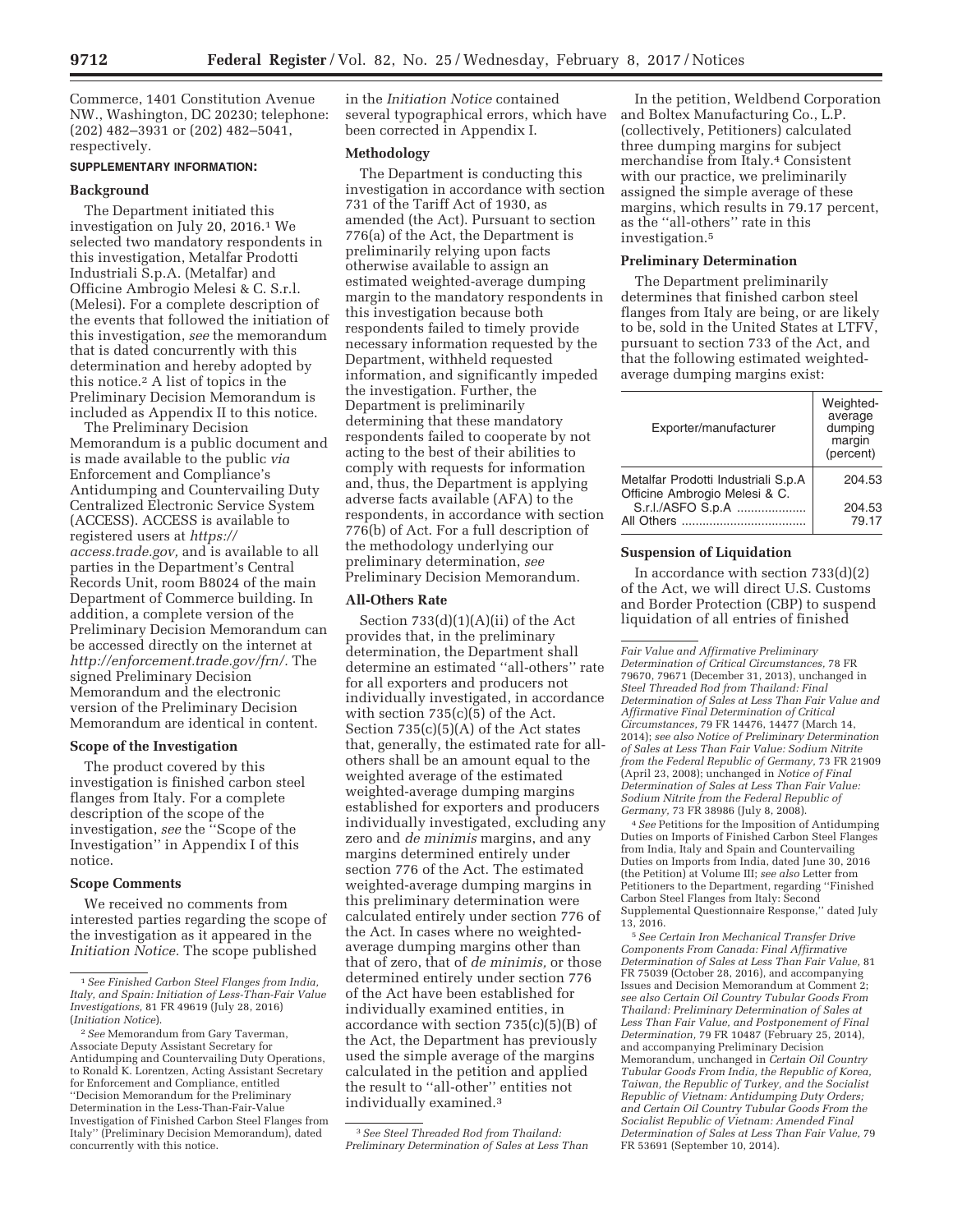carbon steel flanges from Italy, as described in the ''Scope of the Investigation'' in Appendix I, entered, or withdrawn from warehouse, for consumption on or after the date of publication of this notice in the **Federal Register**.

Pursuant to section 733(d) of the Act and 19 CFR 351.205(d), we will instruct CBP to require cash deposits <sup>6</sup> equal to the weighted-average amount by which the normal value exceeds U.S. price, as indicated in the chart above, as follows: (1) The rate for the mandatory respondents listed above will be the respondent-specific rates we determined in this preliminary determination; (2) if the exporter is not a mandatory respondent identified above, but the producer is, the rate will be the specific rate established for the producer of the subject merchandise; and (3) the rate for all other producers or exporters will be the all-others rate. The suspension of liquidation instructions will remain in effect until further notice.

#### **Disclosure**

Normally, the Department discloses the calculations performed in connection with a preliminary determination to interested parties within five days of the date of publication of this notice in accordance with 19 CFR 351.224(b). Because the Department preliminarily applied total AFA to each of the mandatory respondents in this investigation, in accordance with section 776 of the Act, there are no calculations to disclose.

### **Verification**

Because the mandatory respondents in this investigation did not provide information requested by the Department, the Department will not conduct verifications of company responses.

# **Public Comment**

Interested parties are invited to comment on this preliminary determination no later than 30 days after the date of publication of the preliminary determination.7 Rebuttal briefs, limited to issues raised in case briefs, may be submitted no later than five days after the deadline date for case briefs.8 Pursuant to 19 CFR 351.309(c)(2) and (d)(2), parties who submit case briefs or rebuttal briefs in this proceeding are encouraged to submit with each argument: (1) A statement of the issue; (2) a brief summary of the argument; and (3) a table of authorities.

Pursuant to 19 CFR 351.310(c), interested parties who wish to request a hearing must submit a written request to the Assistant Secretary for Enforcement and Compliance, U.S. Department of Commerce, within 30 days after the date of publication of this notice. Requests should contain the party's name, address, and telephone number, the number of participants, and a list of the issues to be discussed. If a request for a hearing is made, the Department intends to hold the hearing at the U.S. Department of Commerce, 1401 Constitution Avenue NW., Washington, DC 20230, at a time and date to be determined. Parties should confirm by telephone the date, time, and location of the hearing two days before the scheduled date.

All documents must be filed electronically using ACCESS. An electronically-filed request must be received successfully in its entirety by ACCESS by 5:00 p.m. Eastern Standard Time.

### **Postponement of Final Determination and Extension of Provisional Measures**

Section 735(a)(2) of the Act provides that a final determination may be postponed until not later than 135 days after the date of the publication of the preliminary determination if, in the event of an affirmative preliminary determination, a request for such postponement is made by exporters who account for a significant proportion of exports of the subject merchandise, or in the event of a negative preliminary determination, a request for such postponement is made by the petitioner. 19 CFR 351.210(e)(2) requires that requests by respondents for postponement of a final determination be accompanied by a request for extension of provisional measures from a four-month period to a period not more than six months in duration.

Respondent Melesi has requested that, in the event of an affirmative preliminary determination in this investigation, the Department postpone its final determination until no later than 135 days after the publication of the preliminary determination in the **Federal Register**, in accordance with section 735(a)(2)(A) of the Act. Melesi

also requested the extension of the application of the provisional measures prescribed under section 733(d) of the Act from a four-month period to a period not to exceed six months, in accordance with 19 CFR 351.210(e)(2).9

In accordance with section 735(a)(2)(A) of the Act and 19 CFR 351.210(b)(2)(ii), because (1) our preliminary determination is affirmative; (2) the requesting exporter accounts for a significant proportion of exports of the subject merchandise; and (3) no compelling reasons for denial exist, we are postponing the final determination until no later than 135 days after the publication of this notice in the **Federal Register** and extending the provisional measures from a fourmonth period to a period not greater than six months. Accordingly, we will issue our final determination no later than 135 days after the date of publication of this preliminary determination, pursuant to section 735(a)(2) of the Act.10

### **International Trade Commission Notification**

In accordance with section 733(f) of the Act, we are notifying the International Trade Commission (ITC) of our affirmative preliminary determination of sales at LTFV. If our final determination is affirmative, the ITC will determine before the later of 120 days after the date of this preliminary determination or 45 days after our final determination whether these imports are materially injuring, or threaten material injury to, the U.S. industry.This determination is issued and published in accordance with sections 733(f) and 777(i)(1) of the Act and 19 CFR 351.205(c).

Dated: January 26, 2017.

### **Ronald K. Lorentzen,**

*Acting Assistant Secretary for Enforcement and Compliance.* 

#### **Appendix I**

#### **Scope of the Investigation**

The scope of this investigation covers finished carbon steel flanges. Finished carbon steel flanges differ from unfinished carbon steel flanges (also known as carbon steel flange forgings) in that they have undergone further processing after forging, including, but not limited to, beveling, bore threading, center or step boring, face machining, taper boring, machining ends or surfaces, drilling bolt holes, and/or de-

<sup>6</sup>*See Modification of Regulations Regarding the Practice of Accepting Bonds During the Provisional Measures Period in Antidumping and Countervailing Duty Investigations,* 76 FR 61042 (October 3, 2011).

<sup>7</sup>*See* 19 CFR 351.309(c)(1)(i); *see also* 19 CFR 351.303 (for general filing requirements). The Department has exercised its discretion under 19 CFR  $351.309(c)(1)(i)$  to alter the time limit for submission of case briefs.

<sup>8</sup>*See* 19 CFR 351.309(d)(1); *see also* 19 CFR 351.303 (for general filing requirements).

<sup>9</sup>*See* Letter from Melesi, regarding ''Antidumping Duty Investigation of Finished Carbon Steel Flanges from Italy: Request to Extend Antidumping Duty Final Determination in the Event of an Affirmative Preliminary Determination,'' dated January 18, 2017.

<sup>10</sup>*See* 19 CFR 351.210(b)(2) and (e).